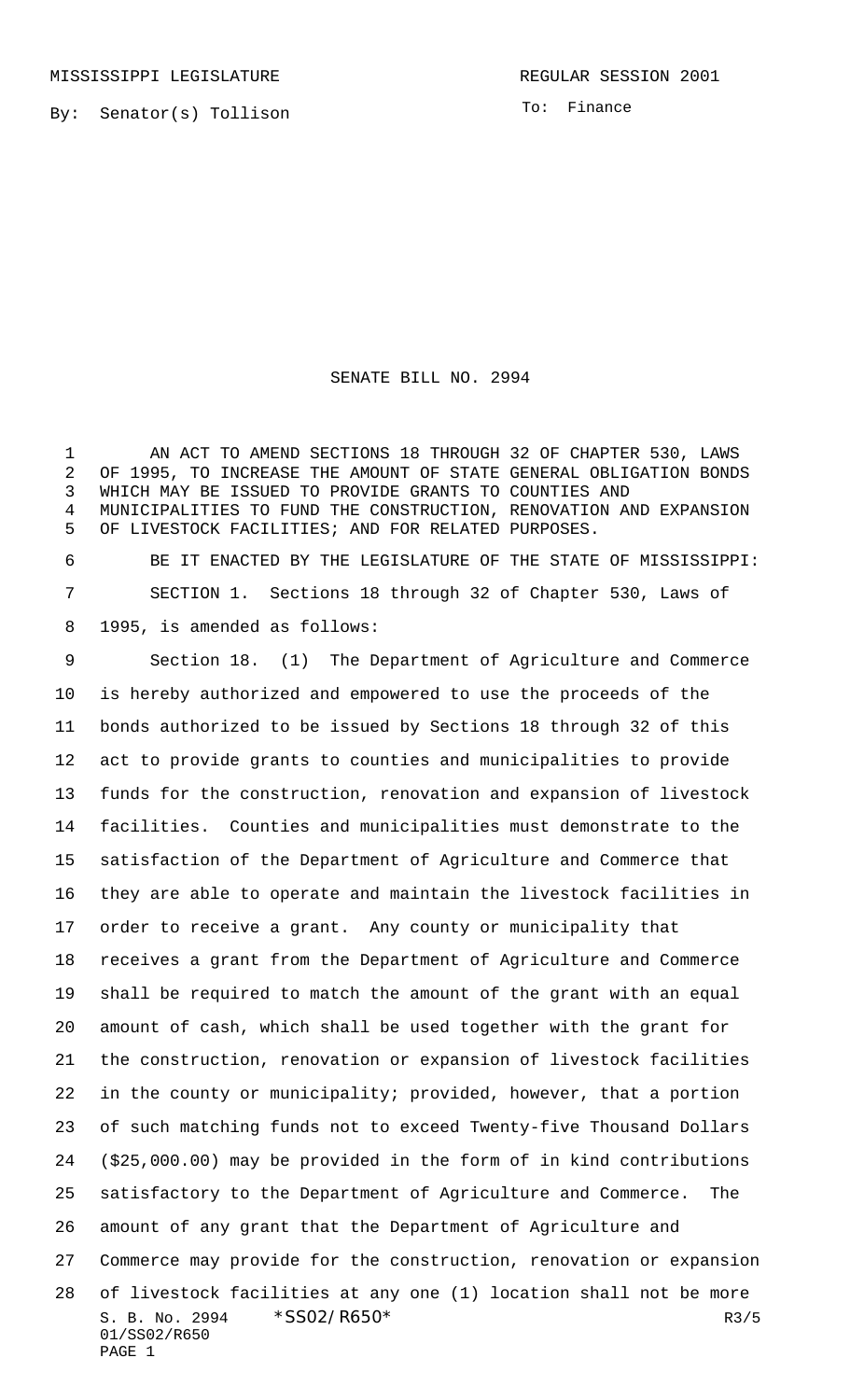than Five Hundred Thousand Dollars (\$500,000.00). The maximum aggregate amount of grants that may be awarded by the Department of Agriculture and Commerce in any one (1) congressional district 32 shall be Three Million Dollars (\$3,000,000.00); provided, however, that if all the funds that are allocated to a congressional district have not been obligated for grants for locations in such congressional district by July 1, 2002, such funds may be utilized for grants for locations in other congressional districts. The construction, renovation or expansion of livestock facilities using grants from the Department of Agriculture and Commerce shall not be required to be performed by or under the supervision of the Bureau of Building, Grounds and Real Property Management of the Department of Finance and Administration.

 (2) The Department of Agriculture and Commerce shall adopt necessary rules and regulations to govern the administration of the program described in subsection (1) of this section, including, but not limited to, rules and regulations governing applications for grants and rules and regulations providing for the equitable distribution of grant funds. The Department of Agriculture and Commerce shall comply with the provisions of the Mississippi Administrative Procedures Law.

 Section 19. (1) The Department of Agriculture and Commerce, at one time or from time to time, may declare by resolution the necessity for issuance of general obligation bonds of the State of Mississippi to provide funds for the grant program authorized in Section 18 of this act.

S. B. No. 2994 \* SS02/R650\* 01/SS02/R650 PAGE 2 (2) Upon the adoption of a resolution by the Department of Agriculture and Commerce declaring the necessity for the issuance of any part or all of the general obligation bonds authorized by this section, the department shall deliver a certified copy of its resolution or resolutions to the State Bond Commission. Upon receipt of such resolution, the State Bond Commission, in its discretion, may act as the issuing agent, prescribe the form of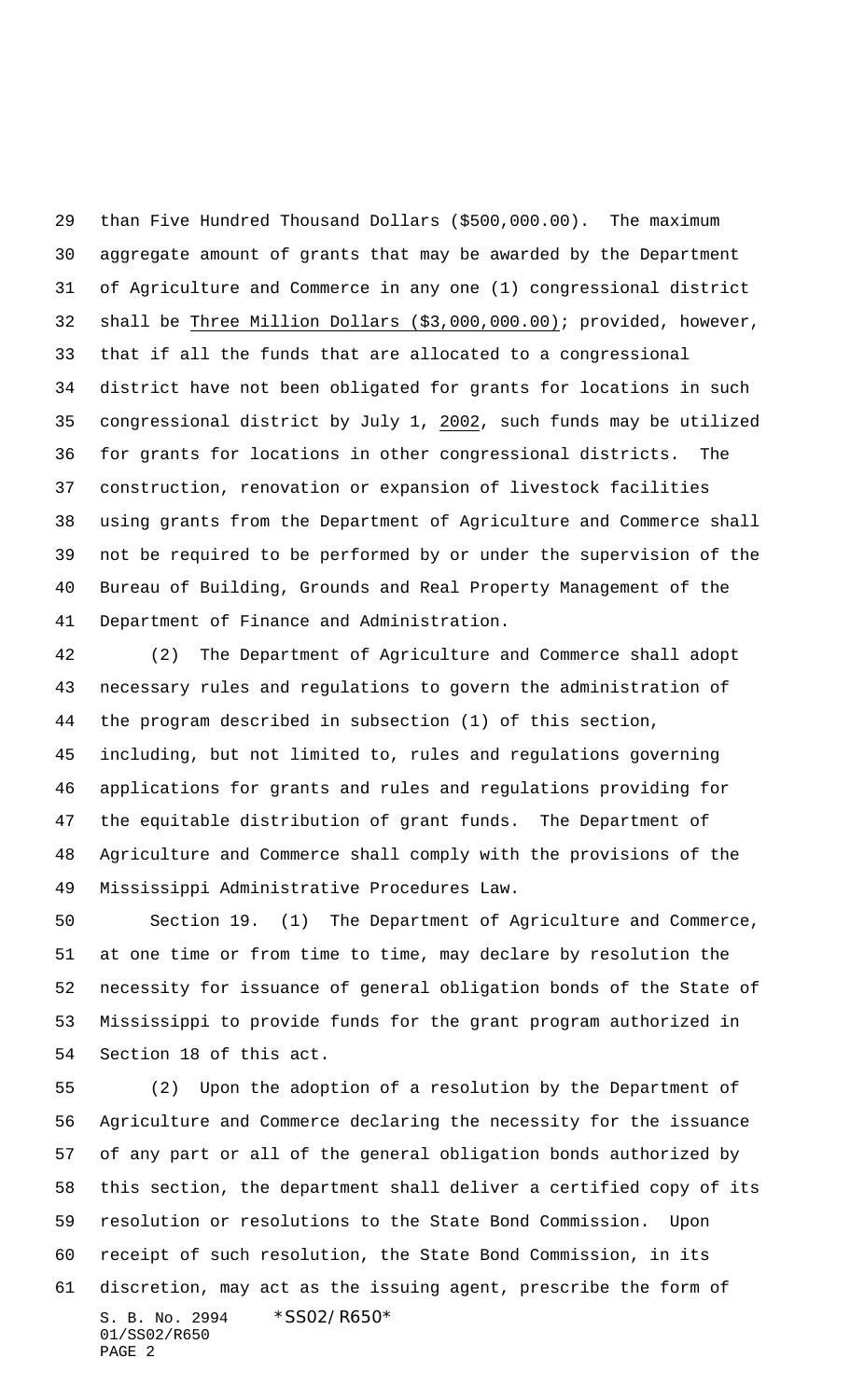the bonds, advertise for and accept bids, issue and sell the bonds so authorized to be sold, and do any and all other things necessary and advisable in connection with the issuance and sale of such bonds.

 (3) The amount of bonds issued under Sections 18 through 32 of this act shall not exceed Fifteen Million Dollars (\$15,000,000.00).

 Section 20. The principal of and interest on the bonds authorized under Sections 18 through 32 of this act shall be payable in the manner provided in this section. Such bonds shall bear such date or dates, be in such denomination or denominations, bear interest at such rate or rates not exceeding the limits set forth in Section 75-17-101, be payable at such place or places within or without the State of Mississippi, shall mature absolutely at such time or times not to exceed twenty (20) years from date of issue, be redeemable before maturity at such time or times and upon such terms, with or without premium, shall bear such registration privileges, and shall be substantially in such form, all as determined by resolution of the State Bond Commission.

S. B. No. 2994 \* SS02/R650\* 01/SS02/R650 PAGE 3 Section 21. The bonds authorized under Sections 18 through 32 of this act shall be signed by the Chairman of the State Bond Commission, or by his facsimile signature, and the official seal of the State Bond Commission shall be affixed thereto, attested by the Secretary of the State Bond Commission. The interest coupons, if any, to be attached to such bonds may be executed by the facsimile signatures of such officers. Whenever any such bonds shall have been signed by the officials designated to sign the bonds who were in office at the time of such signing but who may have ceased to be such officers before the sale and delivery of such bonds, or who may not have been in office on the date such bonds may bear, the signatures of such officers upon such bonds and coupons shall nevertheless be valid and sufficient for all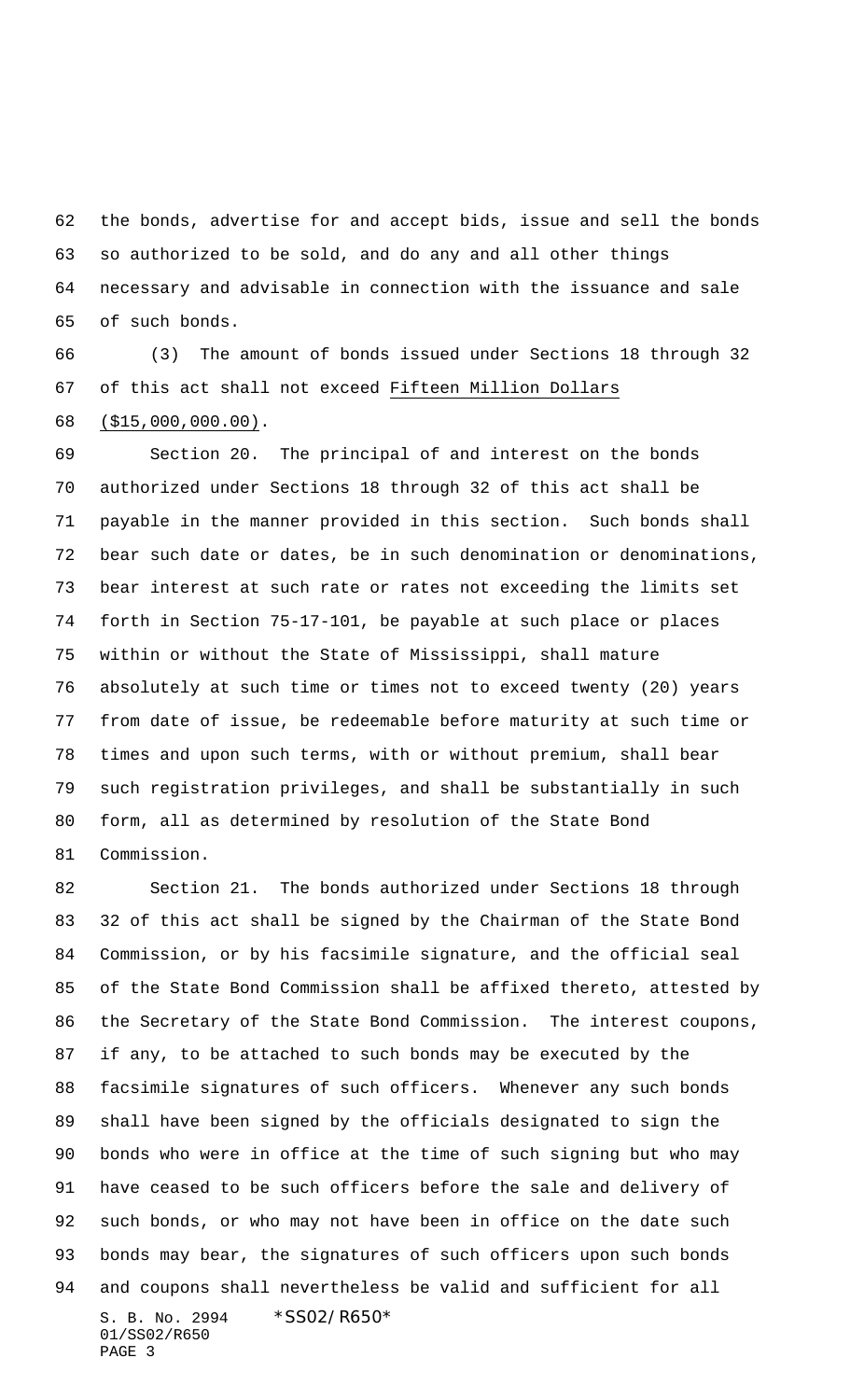purposes and have the same effect as if the person so officially signing such bonds had remained in office until their delivery to the purchaser, or had been in office on the date such bonds may bear. However, notwithstanding anything in Sections 18 through 32 of this act to the contrary, such bonds may be issued as provided in the Registered Bond Act of the State of Mississippi.

 Section 22. All bonds and interest coupons issued under the provisions of Sections 18 through 32 of this act have all the qualities and incidents of negotiable instruments under the provisions of the Uniform Commercial Code, and in exercising the powers granted by Sections 18 through 32 of this act, the State Bond Commission shall not be required to and need not comply with the provisions of the Uniform Commercial Code.

 Section 23. The State Bond Commission shall act as the issuing agent for the bonds authorized under Sections 18 through 32 of this act, prescribe the form of the bonds, advertise for and accept bids, issue and sell the bonds so authorized to be sold, pay all fees and costs incurred in such issuance and sale, and do all other things necessary and advisable in connection with the issuance and sale of the bonds. The State Bond Commission may pay the costs that are incident to the sale, issuance and delivery of the bonds authorized under Sections 18 through 32 of this act from the proceeds derived from the sale of the bonds. The State Bond Commission shall sell such bonds on sealed bids at public sale, and for such price as it may determine to be for the best interest of the State of Mississippi, but no such sale may be made at a price less than par plus accrued interest to the date of delivery of the bonds to the purchaser. All interest accruing on such bonds so issued shall be payable semiannually or annually; however, the first interest payment may be for any period of not more than one (1) year.

S. B. No. 2994 \* SS02/R650\* 01/SS02/R650 PAGE 4 Notice of the sale of any such bond shall be published at least one (1) time, not less than ten (10) days before the date of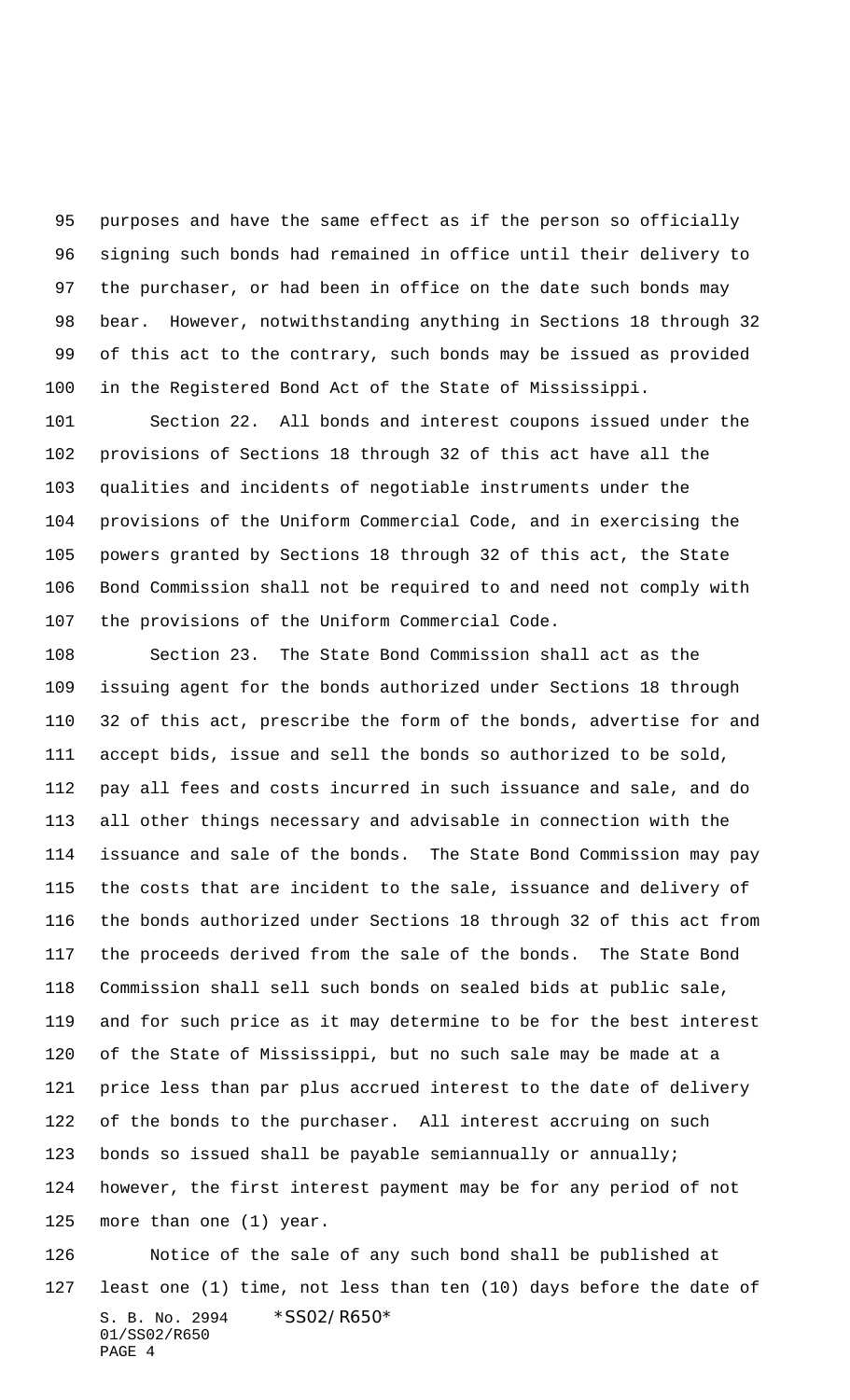sale, and shall be so published in one or more newspapers published or having a general circulation in the City of Jackson, Mississippi, and in one or more other newspapers or financial journals with a national circulation, to be selected by the State Bond Commission.

 The State Bond Commission, when issuing any bonds under the authority of Sections 18 through 32 of this act, may provide that the bonds, at the option of the State of Mississippi, may be called in for payment and redemption at the call price named therein and accrued interest on such date or dates named therein.

Section 24. The bonds issued under the provisions of

 Sections 18 through 32 of this act are general obligations of the State of Mississippi, and for the payment thereof the full faith and credit of the State of Mississippi are irrevocably pledged. If the funds appropriated by the Legislature are insufficient to pay the principal of and the interest on such bonds as they become due, then the deficiency shall be paid by the State Treasurer from any funds in the State Treasury not otherwise appropriated. All such bonds shall contain recitals on their faces substantially covering the provisions of this section.

 Section 25. The State Treasurer is authorized to certify to the State Fiscal Officer the necessity for warrants, and the State Fiscal Officer is authorized and directed to issue such warrants in such amounts as may be necessary to pay when due the principal of, premium, if any, and interest on, or the accreted value of, all bonds issued under Sections 18 through 32 of this act; and the State Treasurer shall forward the necessary amount to the designated place or places of payment of such bonds in ample time to discharge such bonds, or the interest on the bonds, on their due dates.

S. B. No. 2994 \* SS02/R650\* 01/SS02/R650 PAGE 5 Section 26. Upon the issuance and sale of bonds under Sections 18 through 32 of this act, the State Bond Commission shall deposit the proceeds of any such sale or sales in a special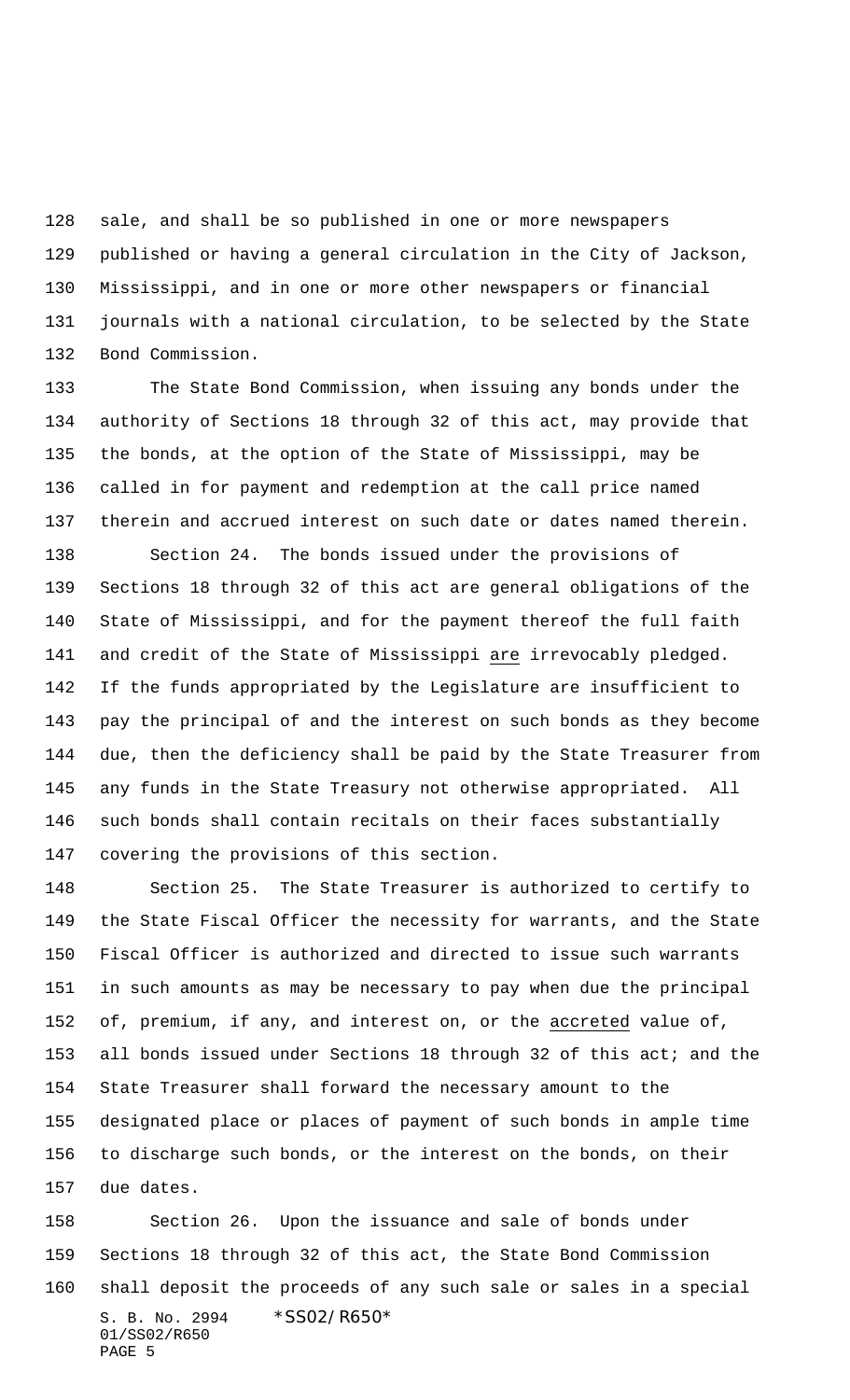fund created in the State Treasury to be known as the "Livestock Facilities Grant Fund." The proceeds of such bonds shall be used solely for the purposes provided in Sections 18 through 32 of this act, including the costs incident to the issuance and sale of such bonds. The costs incident to the issuance and sale of such bonds shall be disbursed by warrant upon requisition of the State Bond Commission, signed by the chairman of the commission. The remaining monies in the fund shall be expended solely under the direction of the Department of Finance and Administration under such restrictions, if any, as may be contained in the resolution providing for the issuance of the bonds, and such funds shall be paid by the State Treasurer upon warrants issued by the State Fiscal Officer.

S. B. No. 2994 \* SS02/R650\* Section 27. The bonds authorized under Sections 18 through 32 of this act may be issued without any other proceedings or the happening of any other conditions or things other than those proceedings, conditions and things that are specified or required by this act. Any resolution providing for the issuance of bonds under Sections 18 through 32 of this act shall become effective immediately upon its adoption by the State Bond Commission, and any such resolution may be adopted at any regular or special meeting of the State Bond Commission by a majority of its members. Section 28. The bonds authorized under the authority of Sections 18 through 32 of this act may be validated in the Chancery Court of the First Judicial District of Hinds County, Mississippi, in the manner and with the force and effect provided by Chapter 13, Title 31, Mississippi Code of 1972, for the validation of county, municipal, school district and other bonds. The notice to taxpayers required by such statutes shall be published in a newspaper published or having a general circulation in the City of Jackson, Mississippi. Section 29. Any holder of bonds issued under Sections 18 through 32 of this act or of any of the interest coupons

01/SS02/R650 PAGE 6